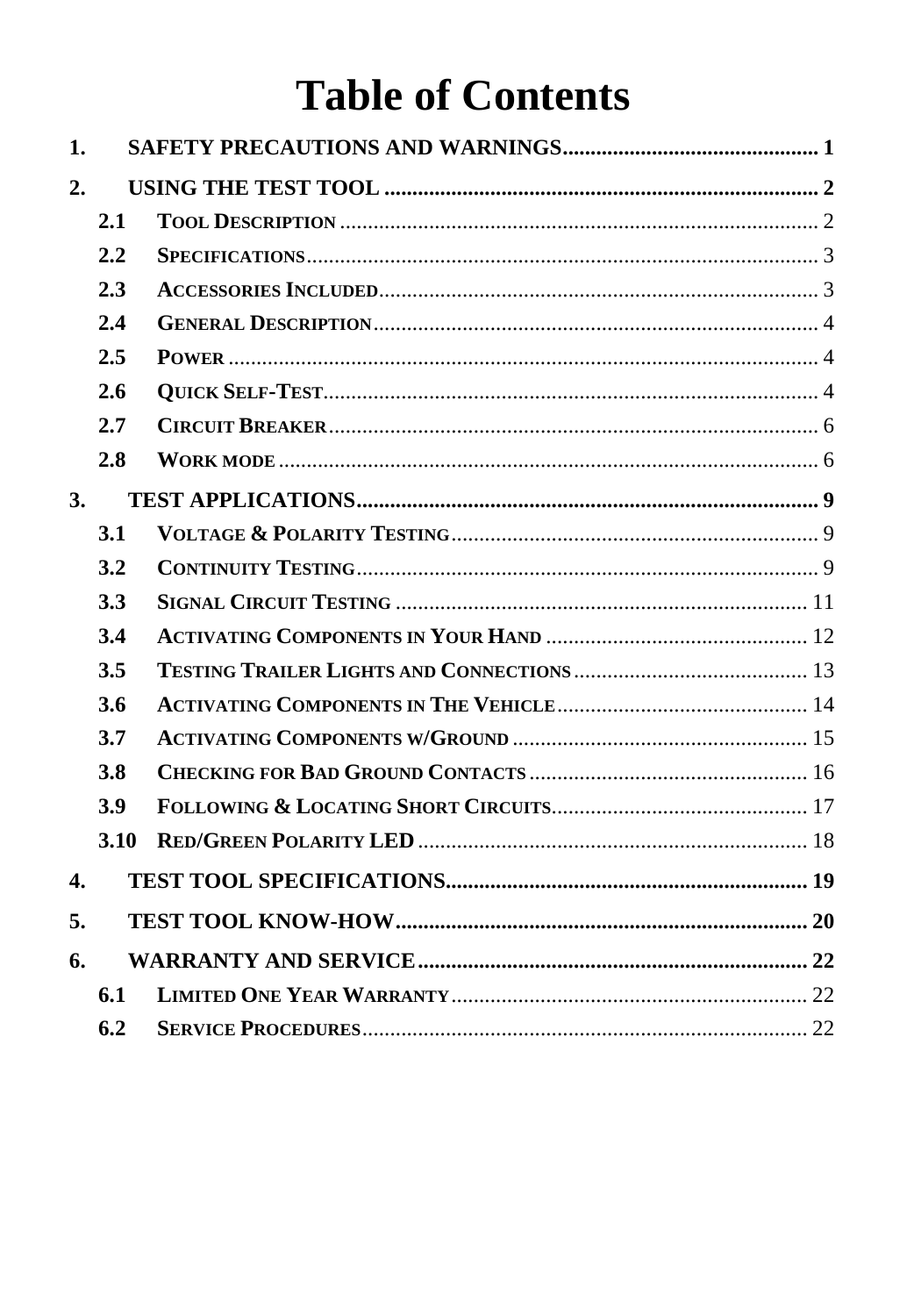# <span id="page-1-0"></span>**1. Safety Precautions and Warnings**

**To prevent personal injury or damage to vehicles and/or the test tool, read this instruction manual first and observe the following safety precautions at a minimum whenever working on a vehicle:**

- Always perform automotive testing in a safe environment.
- Wear safety eye protection that meets ANSI standards.
- Keep clothing, hair, hands, tools, test equipment, etc. away from all moving or hot engine parts.
- Operate the vehicle in a well ventilated work area: Exhaust gases are poisonous.
- $\bullet$  Put blocks in front of the drive wheels and never leave the vehicle unattended while running tests.
- Use extreme caution when working around the ignition coil, distributor cap, ignition wires and spark plugs. These components create hazardous voltages when the engine is running.
- Put the transmission in PARK (for automatic transmission) or NEUTRAL (for manual transmission) and make sure the parking brake is engaged.
- Keep a fire extinguisher suitable for gasoline/chemical/ electrical fires nearby.
- Don't connect or disconnect any test equipment while the ignition is on or the engine is running.
- Keep the tool dry, clean, free from oil/water or grease. Use a mild detergent on a clean cloth to clean the outside of the test tool, when necessary.
- When the power switch in the tool is depressed battery current/voltage is conducted directly to the tip which may cause sparks when contacting ground or certain circuits. Therefore the tool should NOT be used around flammables such as gasoline or its vapors. The spark of an energized tool could ignite these vapors. Use the same caution as you would when using an arc welder.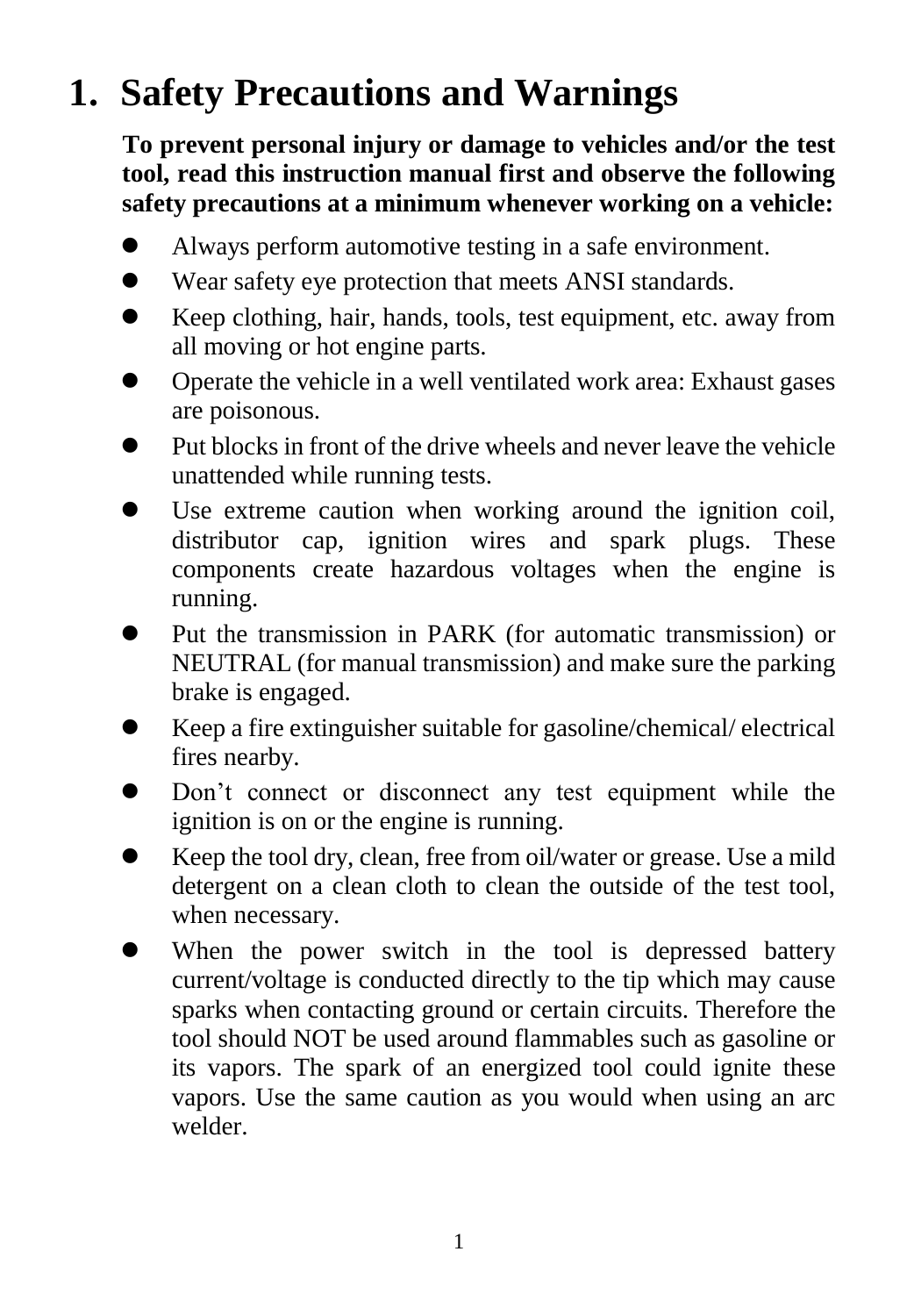- <span id="page-2-0"></span>**2. Using the Test Tool**
- <span id="page-2-1"></span>**2.1 Tool Description**



- ① **Probe Tip –** Contacts the circuit or component to be tested.
- ② **Head Lights –** Illuminates dark work areas or work areas at night. .
- ③ **Red/Green Polarity Indicator –** Identifies positive, negative or open circuits. The RED Indicator lights when the Probe Tip is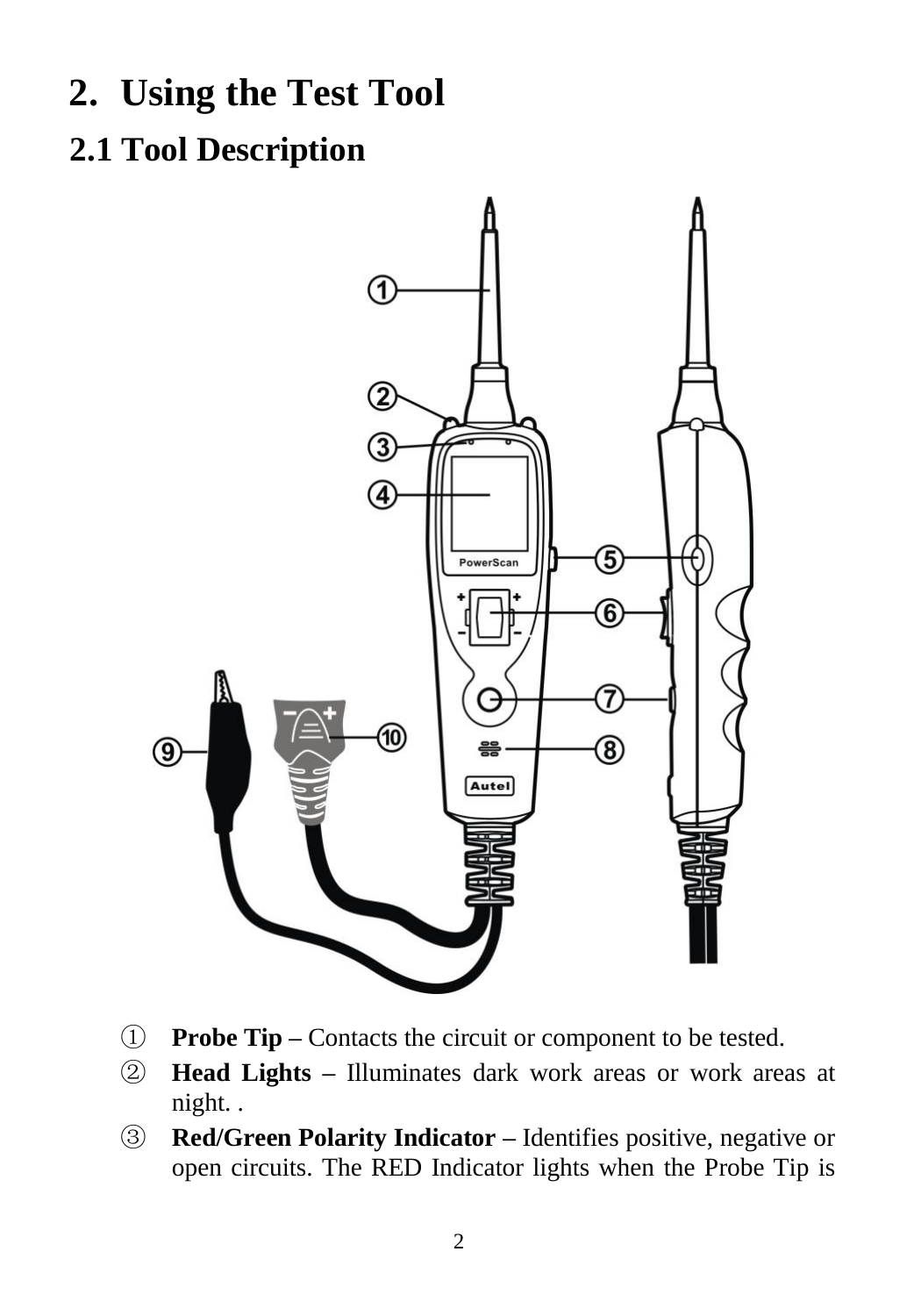contacting a positive circuit. The GREEN Indicator lights when the Probe Tip is contacting a negative circuit.

- ④ **LCD Display –**Indicates test results.
- ⑤ **Circuit Breaker Reset –** Resets the tool when the Circuit Breaker is tripped。
- ⑥ **Power Switch –** Allows you to conduct a positive or negative battery current to the tip for activating and testing the function of electrical components.
- ⑦ **Mode Button –** Selects the work mode: AC voltage, DC voltage, resistance, tone.
- ⑧ **Speaker –** When the audio tone is turned on, a beep will be heard.
- ⑨ **Auxiliary Ground Lead –** Assists test as a ground lead.
- ⑩ **Adaptor –** Connects to the battery.

### <span id="page-3-0"></span>**2.2 Specifications**

- 1) Display: TFT color display (160 x 128 dpi)
- 2) Operating Temperature: 0 to 60  $\mathbb{C}$  (32 to 140 F $\degree$ )
- 3) Storage Temperature: -40 to 70  $\mathbb{C}$  (-40 to 185 F $\degree$ )
- 4) External Power: 12.0 or 24.0 V power provided via vehicle battery
- 5) Dimensions:

|    | Length                          | Width                      | Height                         |
|----|---------------------------------|----------------------------|--------------------------------|
|    | $126 \text{ mm} (4.96^{\circ})$ | $46.5$ mm $(1.83^{\circ})$ | $35 \text{ mm} (1.38^{\circ})$ |
| 6) | NW: 0.105kg (0.23lb),           | GW: 0.726 kg(1.6lb)        |                                |

#### <span id="page-3-1"></span>**2.3 Accessories Included**

- 1) User"s Manual.
- 2) Cigarette lighter adapter.
- 3) Battery hookup clips
- 4) Probe tip.
- 5) 20ft. extension cable.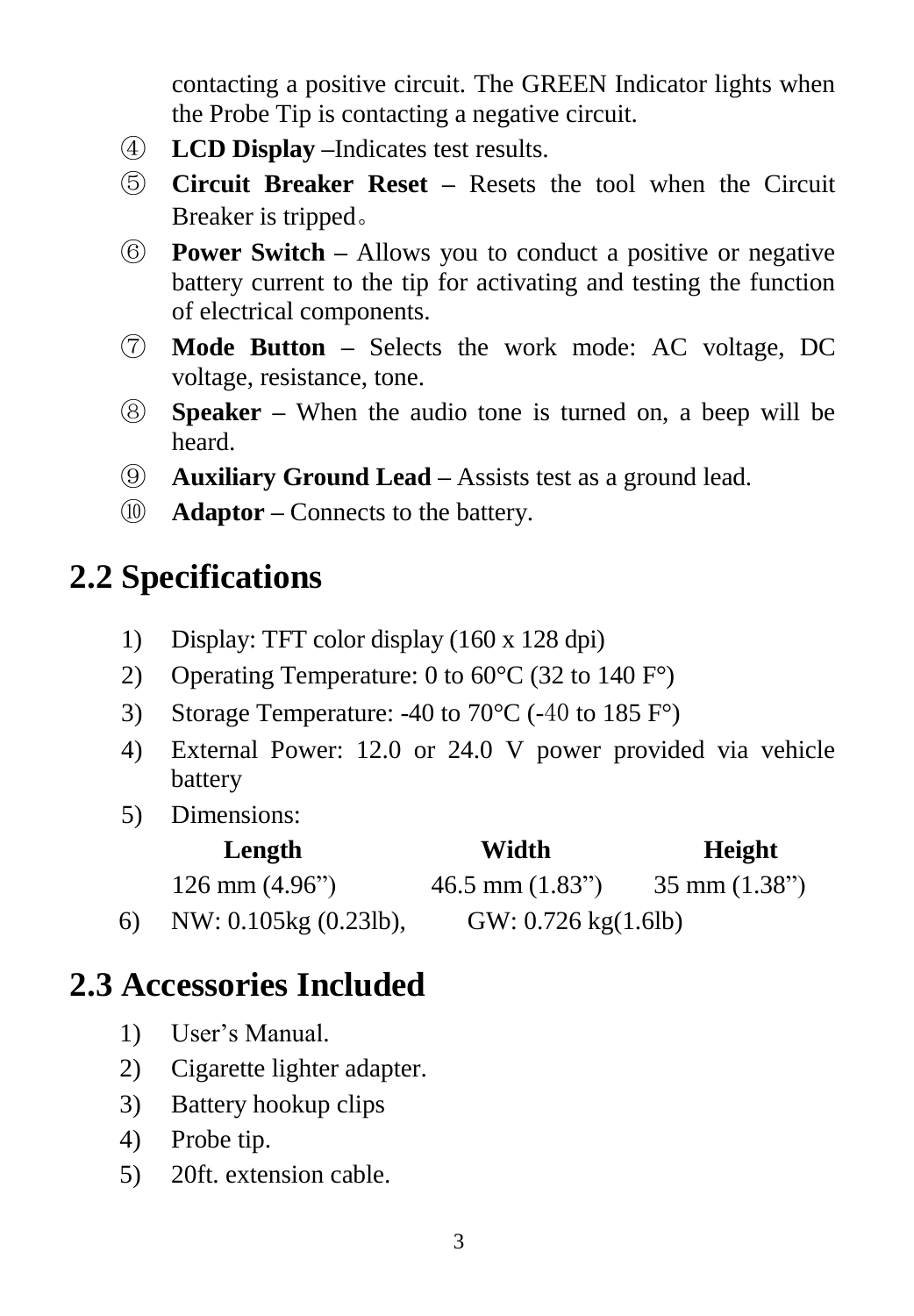6) Rugged blow molded case.

### <span id="page-4-0"></span>**2.4 General Description**

The tool is the best electrical tester for reducing diagnostic time in all 6- to 30-volt vehicle electrical systems. After a simple hook-up of the tool to the vehicle's battery, you can:

- determine at a glance if a circuit is positive, negative, or open without having to reconnect clips from one battery pole to another.
- test for continuity with its built-in auxiliary ground lead.
- by depressing the power switch, conduct a positive or negative battery current to the probe tip for testing the function of an electrical component without the use of jumper wires.
- test for poor ground contacts instantly without performing voltage drop tests. The tool is also short-circuit protected; its internal circuit breaker will trip if it becomes overloaded.
- follow and locate short circuits without wasting fuses. The tool's long cable allows you to test along the entire length of the vehicle without constantly searching for suitable vehicle grounds.

#### <span id="page-4-1"></span>**2.5 Power**

The tool is powered via the vehicle battery. Connect the RED battery clamp to the POSITIVE terminal of the vehicle"s battery, and the BLACK clamp to the NEGATIVE terminal. When the tool is first connected to a battery (power source), it will sound a beep and the Head Lights will be on to illuminate the test area of the probe tip.

## <span id="page-4-2"></span>**2.6 Quick Self-Test**

Before you test a circuit or component, be sure your tool is in good order by doing a quick self-test.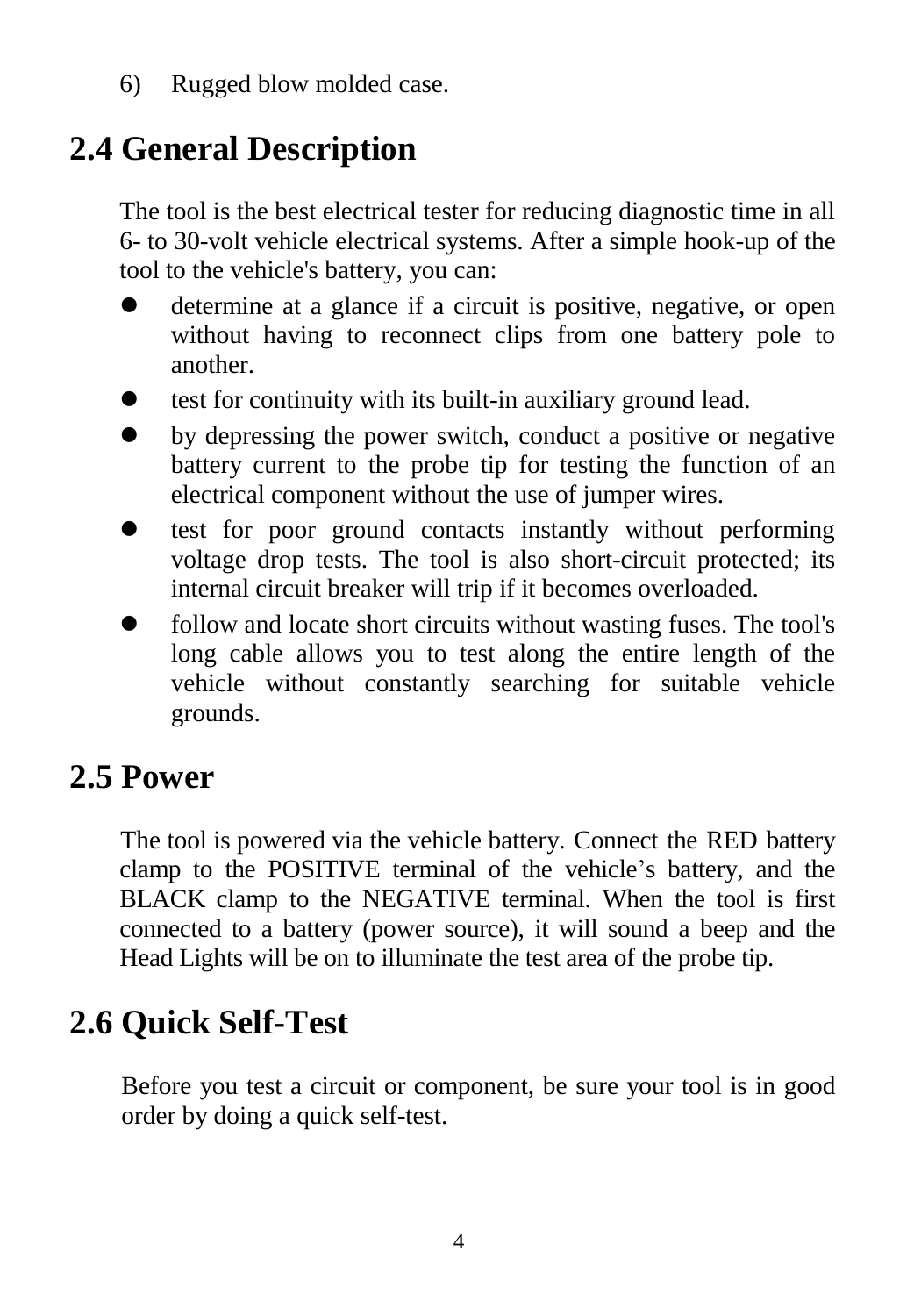With the tool connected, perform a quick self-test. The power switch is a momentary rocker switch located on the tool's body. Flanking the switch are positive and negative markings.

Press the Power Switch forward to activate the tip with a positive voltage. The Red LED should light and the LCD display will read the battery voltage. If the tone feature is turned on, a high pitched tone will sound. Let go of the power switch and the LED will turn off and the high tone will cease.

Press the Power Switch rearward to activate the tip with a negative voltage. The Green LED should light and the LCD display will read the "0.0V" (ground). If the tone feature is turned on, a low pitched tone will sound. Let go of the power switch and the LED will turn off and the low tone will cease.

Your tool is working correctly and is now ready for use. (Figure 1)



Figure 1

*IMPORTANT: When powering-up components, you can increase the life of power switch in the tool if you first press the switch, then*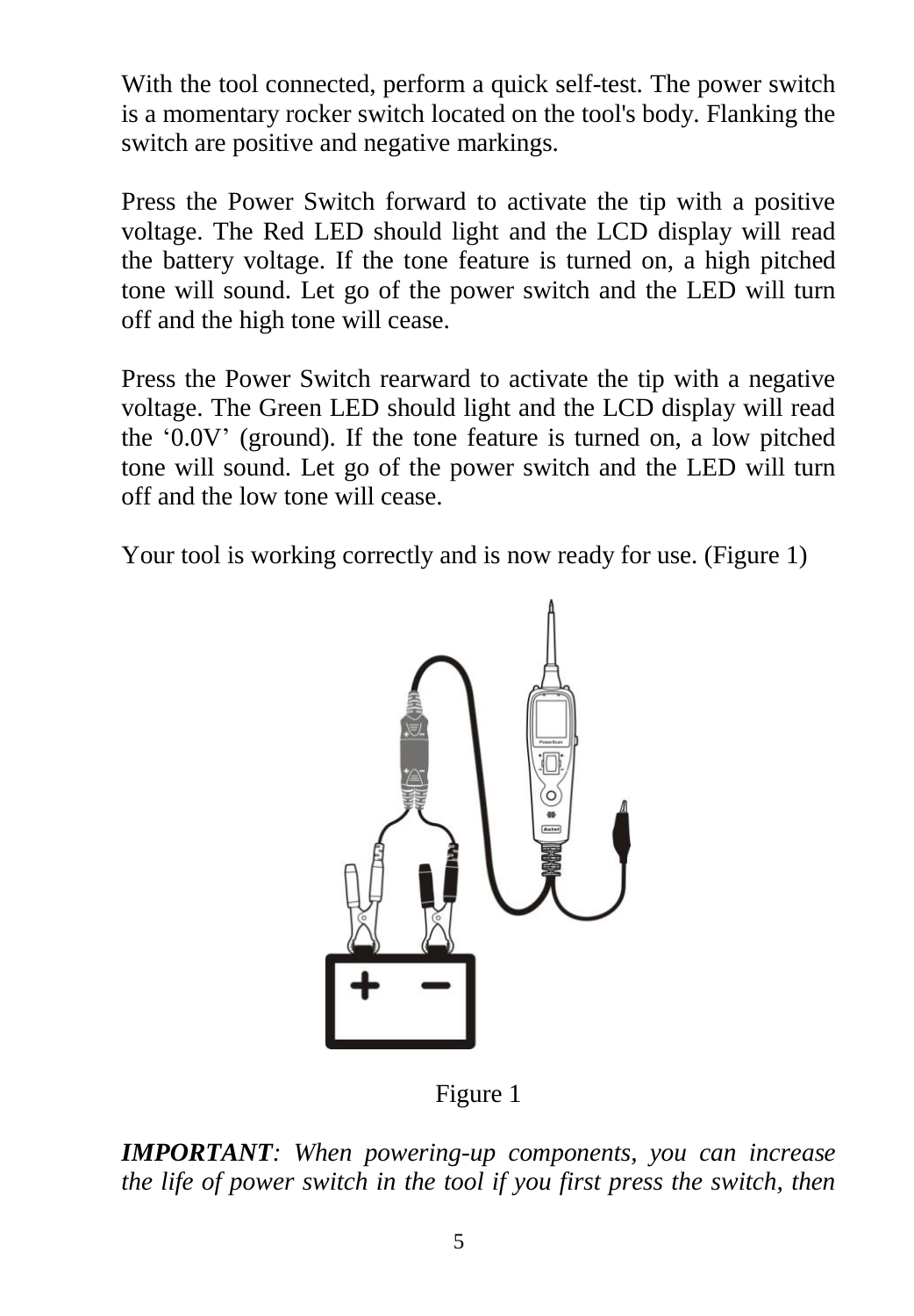*contact the tip to the component. The arcing will take place at the tip instead of the contacts of the switch.*

### <span id="page-6-0"></span>**2.7 Circuit Breaker**

The tool is short-circuit protected. Its internal circuit breaker will trip if it becomes overloaded. The circuit breaker is a valuable test tool as well as a safety measure to protect the tool from overload.

When circuit breaker tripped, the LCD will display as below. (Figure 2) All other functions of the tool are still active, which means you can still probe a circuit and observe the voltage reading. When the circuit breaker is tripped, the tool will NOT be able to conduct battery current to the tip even when the power switch is pressed. Intentionally tripping the breaker and using the tool to probe can be considered an added precaution against accidental pressing of the power switch.



Figure 2

#### <span id="page-6-1"></span>**2.8 Work mode**

There are four modes to diagnose the electrical systems, which can be accessed by depressing the Mode Button and cycling through each one.

#### **DC voltage**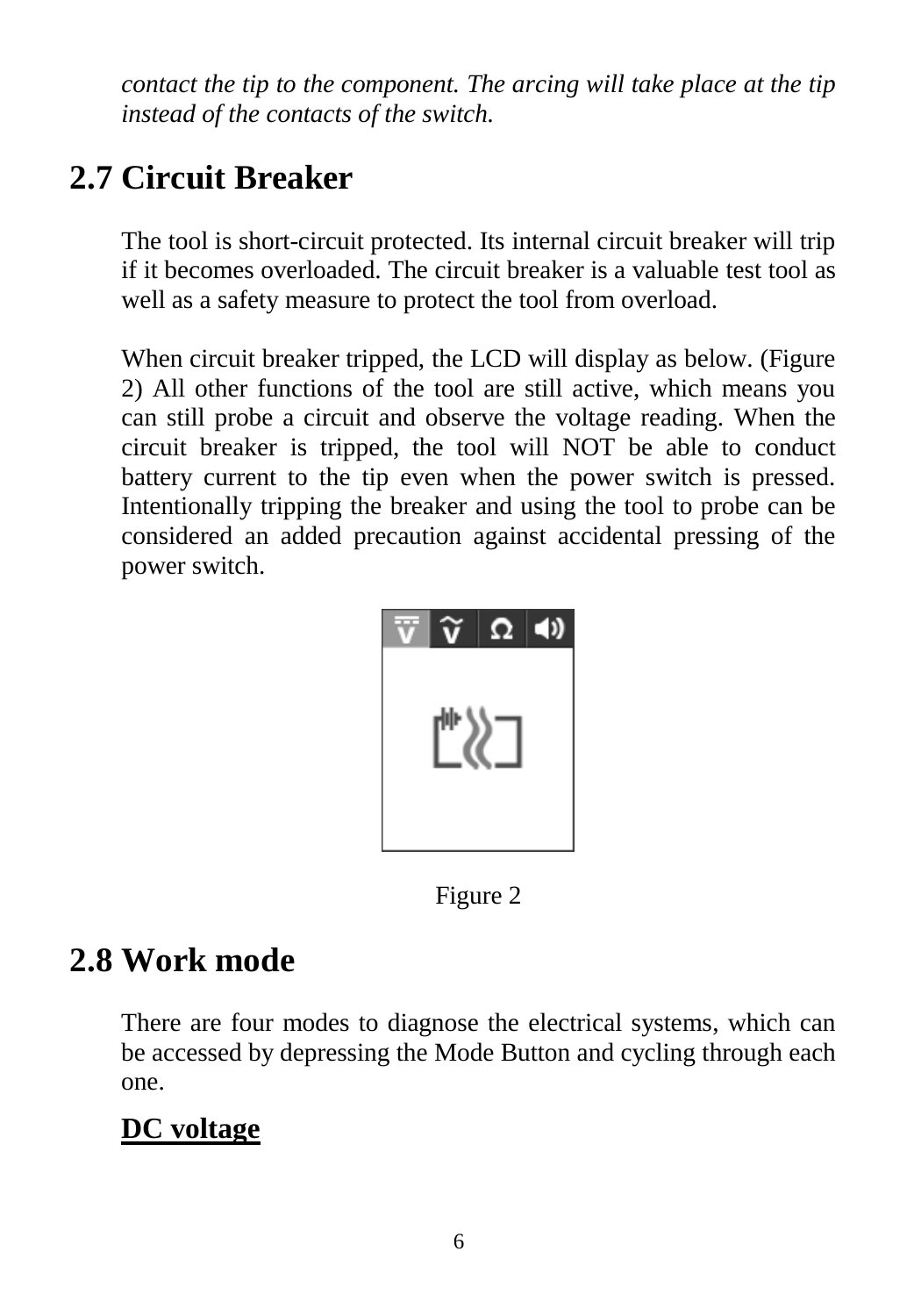While the tool in this mode, contact the probe tip to a circuit, then the LCD display will read the DC voltage with a resolution of 0.1 volt. (Figure 3)



Figure 3

#### **AC voltage**

While the tool in this mode, contact the probe tip to a circuit, then the LCD display will read the Max. voltage, the Min. voltage, frequency and duty cycle. ( Figure 4).



Figure 4

#### **Resistance**

While the tool in this mode, contact the probe tip to a circuit, then the LCD display will read the resistance between the tip and auxiliary ground lead. (Figure 5)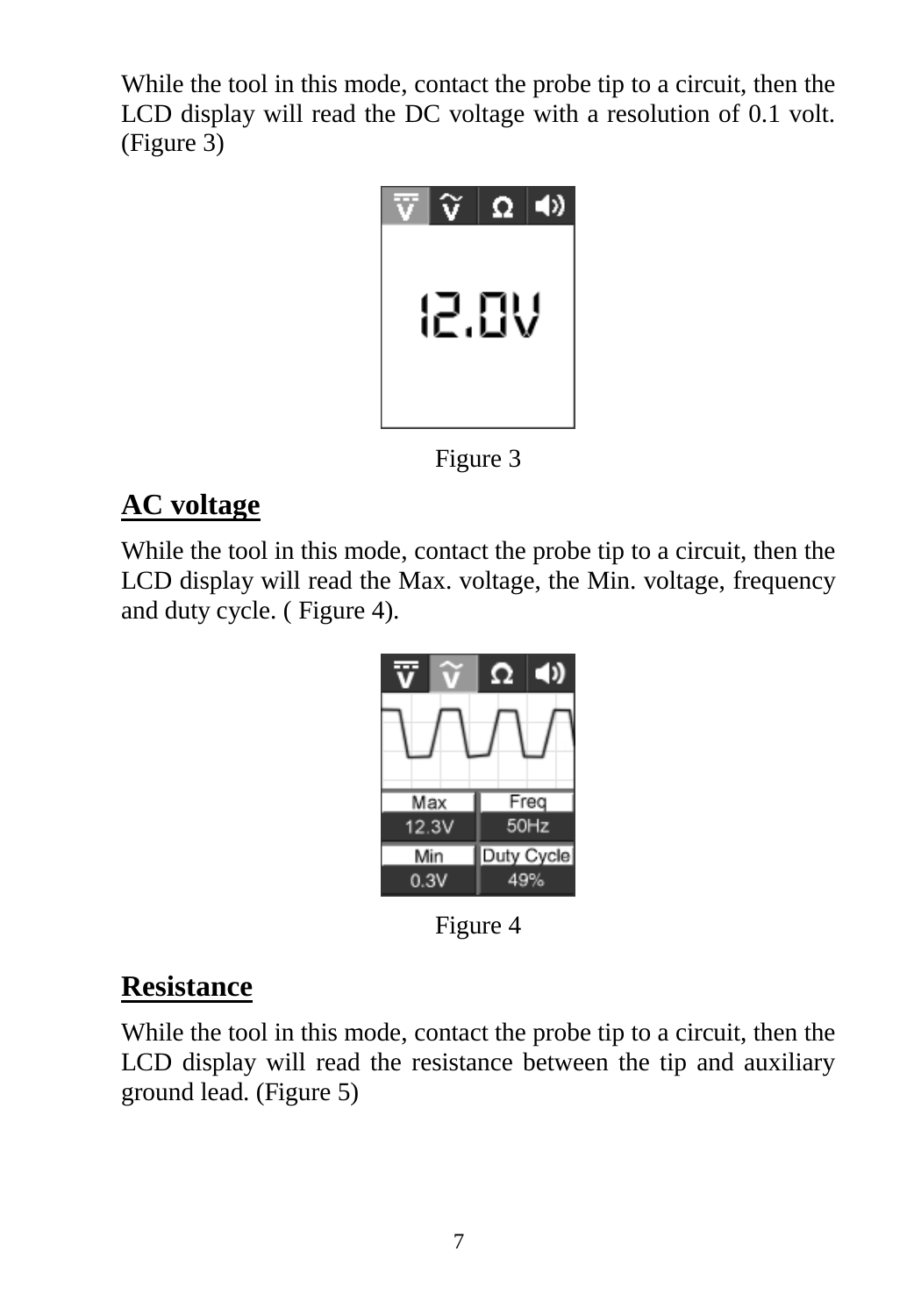

Figure 5

#### **Tone On/Off**

While the tool in this mode, just do a quick press of the mode button to toggle the tone on or off. While quickly pressing (a quick press and release) the mode button, if a short high beep is heard, this means the audio tone is turned on. If a short low beep is heard, the audio tone is turned off. (Figure 6)

This function is invaluable when working in bright areas where LED illumination alone is not sufficient. The audio feature may be disengaged when desired, such as for applications where the tool will be connected to circuits for long periods of time and the audio could become annoying.



Figure 6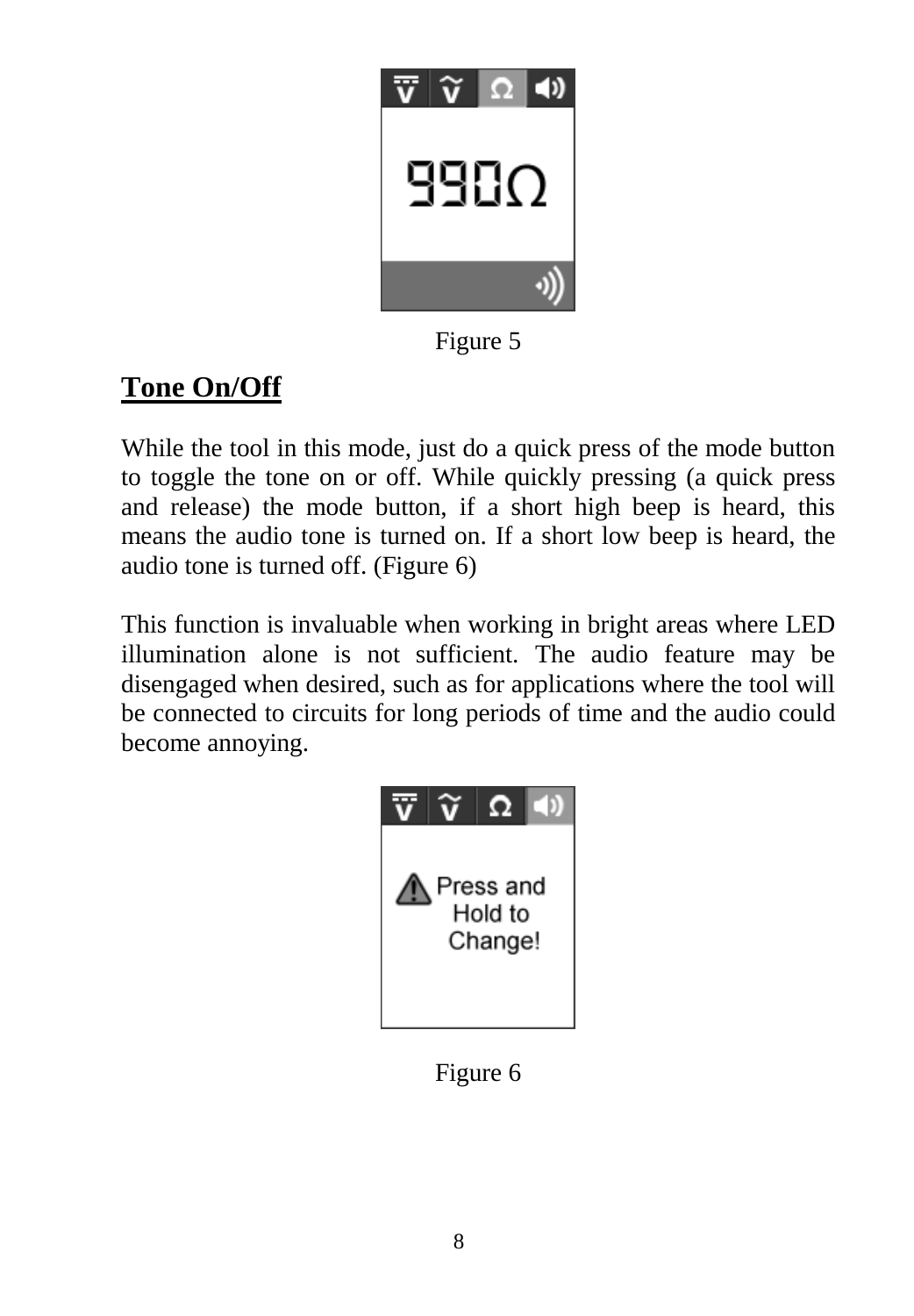# <span id="page-9-0"></span>**3. Test Applications**

## <span id="page-9-1"></span>**3.1 Voltage & Polarity Testing**

While the tool is in DC Voltage mode, contact the probe tip to a POSITIVE circuit. The red LED will light and the LCD displays the voltage with a resolution of 0.1V. If the beep is turned on, a high pitched tone will sound.

If contact the probe tip to a NEGATIVE circuit, the green LED will light and the LCD displays the voltage with a resolution of 0.1V. If the beep is turned on, a low pitched tone will sound.

If contact the probe tip to an OPEN circuit, neither of the LED will light.(Figure 7)



Figure 7

### <span id="page-9-2"></span>**3.2 Continuity Testing**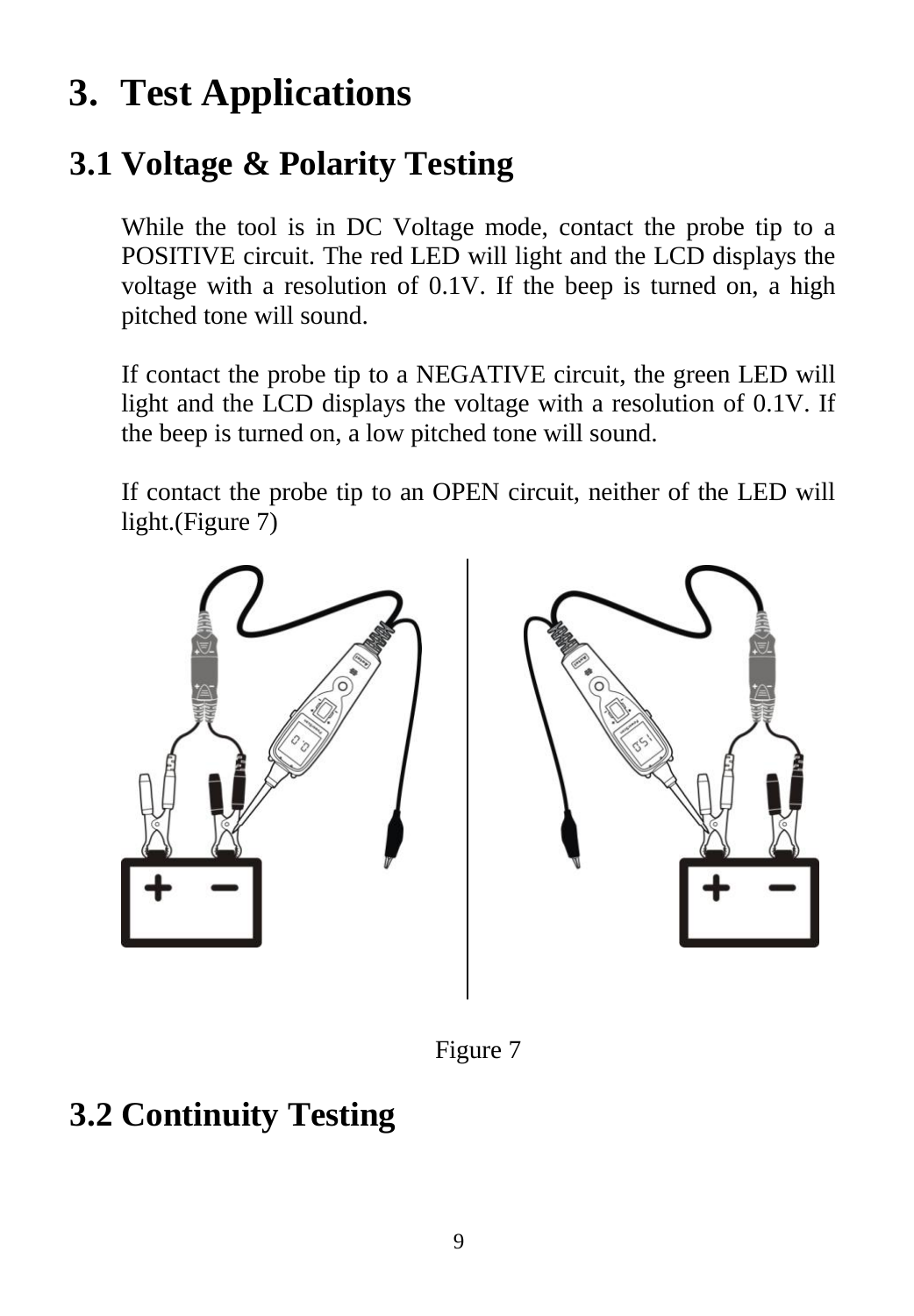While the tool is in Resistance mode, using the probe tip with chassis ground or the auxiliary ground lead, continuity can be tested on wires and components attached or disconnected from the vehicle"s electrical system.

When the probe tip is contacting a good ground, the LCD will indicate " $0.0\Omega$ " and green LED will be on. If the tone feature is turned on, a low pitched tone will sound. (Figure  $8$ )



Figure 8

 In other cases, the LCD only indicates the resistance value. (Figure 9)



Figure 9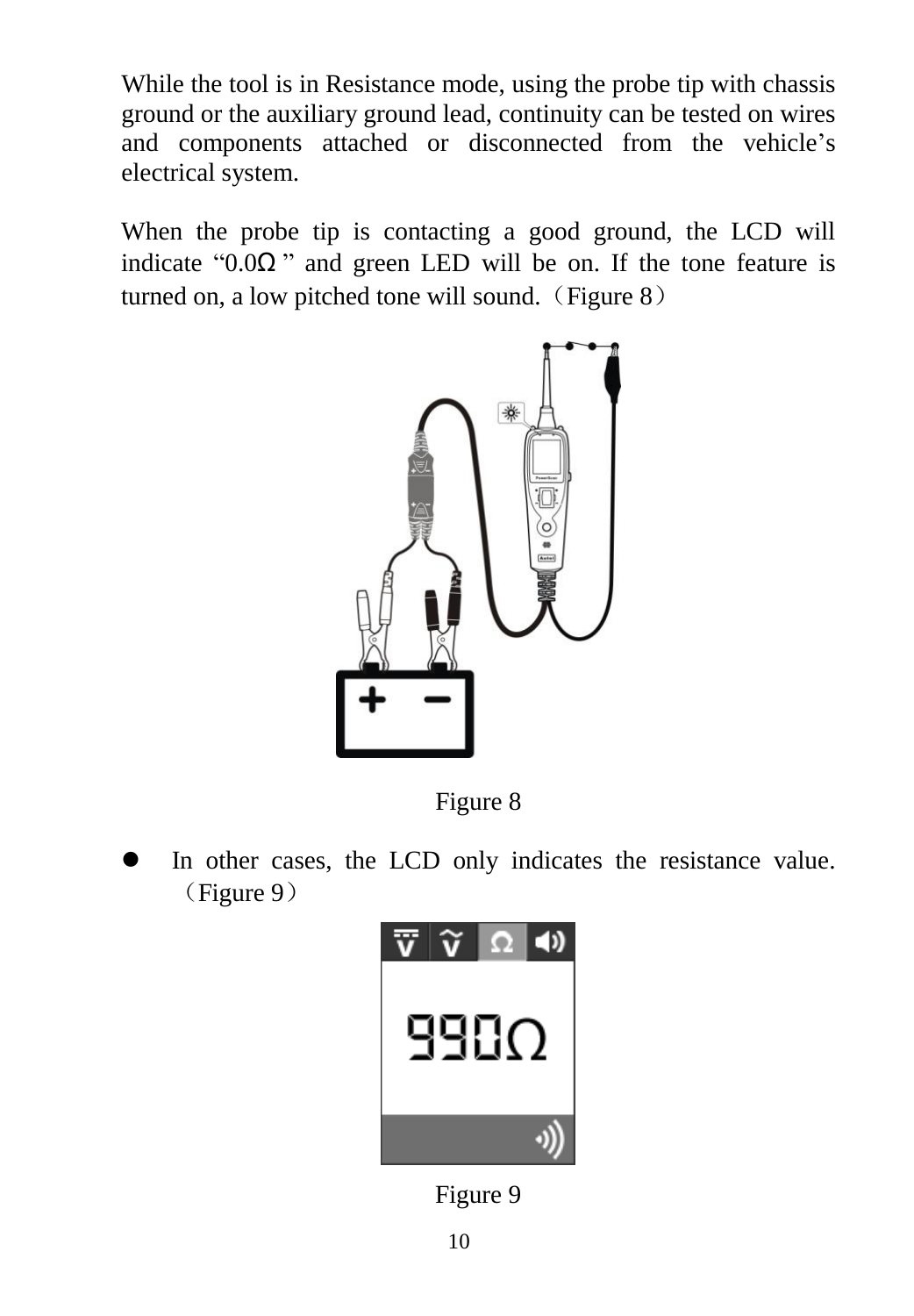If the resistance value is greater than  $200k\Omega$ , the LCD will show "0L".

There is also another way to prove continuity of connections to ground or battery. Power up the connection using the power switch. If the circuit breaker trips you know that you have a good solid low resistance connection.

*NOTE: You can use the probe tip to pierce the plastic insulation on a wire. This means that you can test the circuit without disconnecting anything.*

#### <span id="page-11-0"></span>**3.3 Signal Circuit Testing**

Once you extract a DTC from the vehicle and realize that troubleshooting begins with some kind of sensor circuit, there is a quick test you can perform to verify the code. Testing your sensor is easy while using the tool.

For example, you suspect there is a problem with your M.A.P. sensor circuit, then follow the procedure involved with testing this sensor:

- Set the tool in AC Voltage mode, using the probe tip with chassis ground or the auxiliary ground lead.
- Connect vacuum pump to MAP sensor.
- Contact the probe tip to the MAP sensor positive terminal and observe the LCD readings which should be a sine wave in normal condition.
- Apply vacuum.
- Release vacuum and observe the LCD readings. (Figure 10)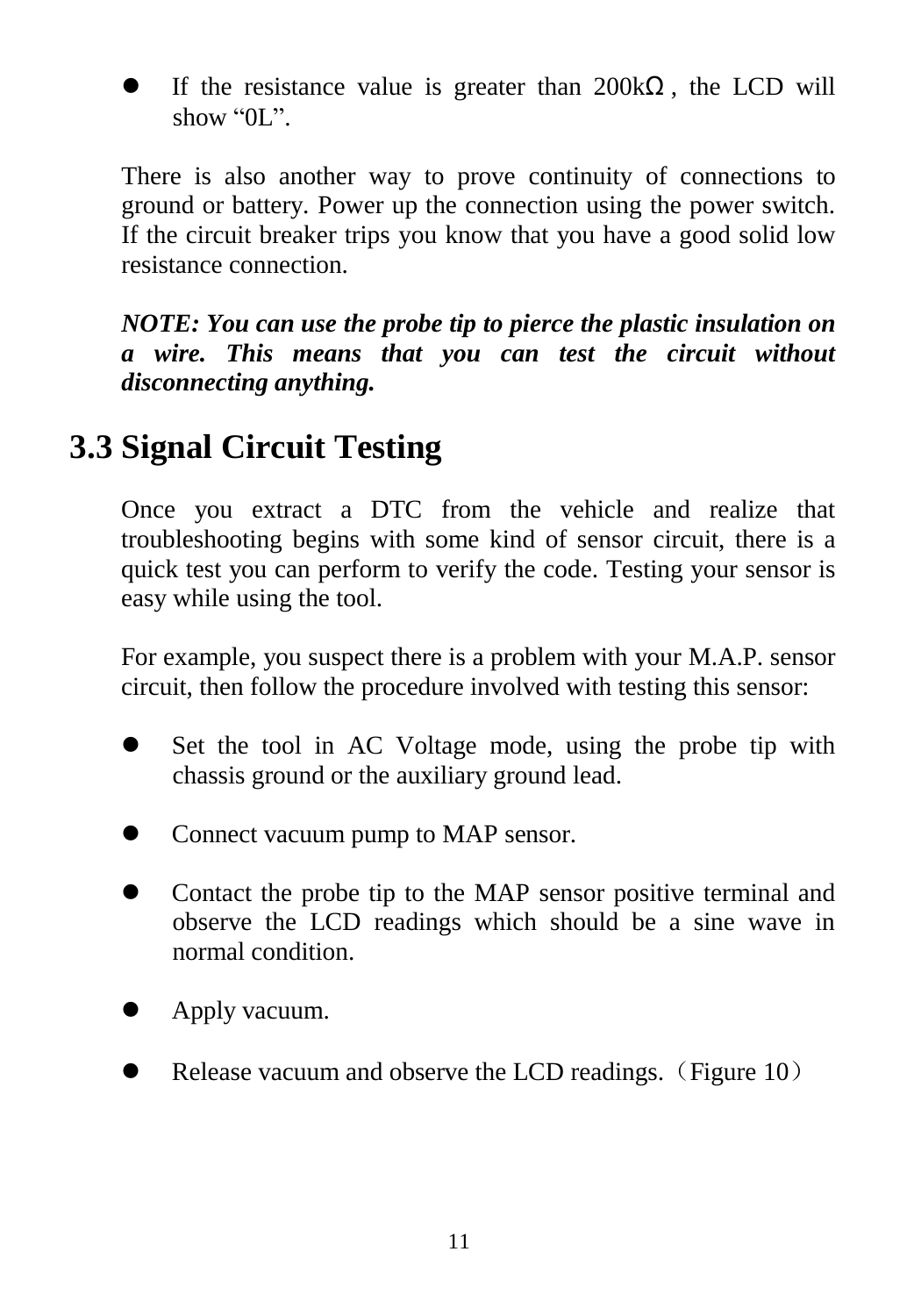

Figure 10

If the LCD readings are abnormal, there is a problem with this sensor.

#### <span id="page-12-0"></span>**3.4 Activating Components in Your Hand**

While the tool is in DC Voltage mode, by using the probe tip in connection with the auxiliary ground lead, components can be activated right in your hand, thereby testing their functions.

Connect the auxiliary ground lead to the negative terminal or ground side of the component being tested. Then contact the probe tip to the positive terminal of the component, the green LED should light, indicating continuity through the component.

While keeping an eye on the green LED, quickly press and release the power switch forward. If the green LED went out and the red LED came on, you may proceed with further activation. Rock the power switch forward and hold it down to provide power to your component. With the power switch rocked forward, power will flow from the positive lead on the battery into the probe tip, through the tip into the component"s positive terminal, into the component and out of the component, through the auxiliary ground lead and back into the tool, and back to the vehicle"s battery"s ground. (Figure 11)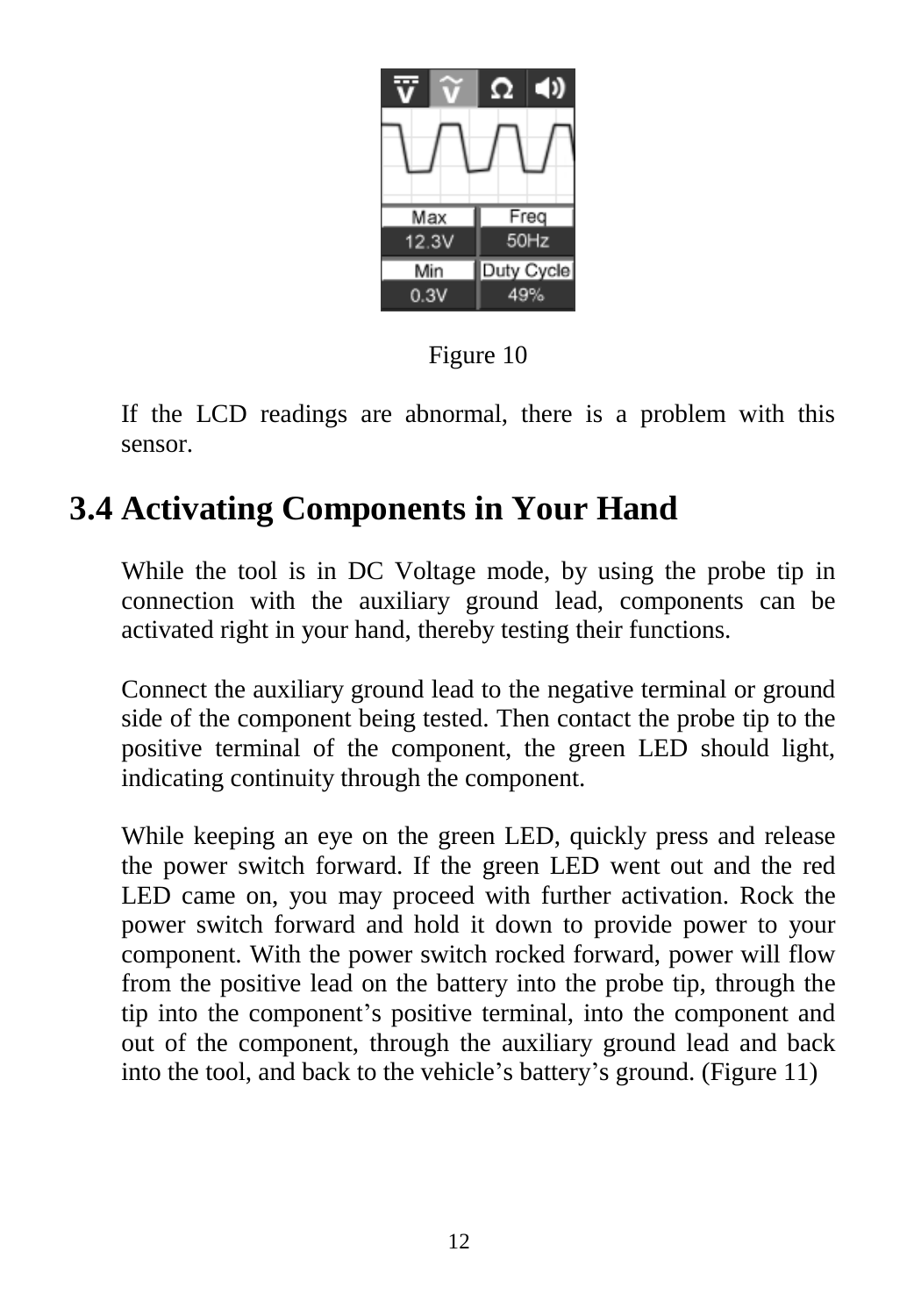

Figure 11

If the green LED went off at that instant or if the circuit breaker tripped, the tool has been overloaded. This could happen for the following reasons:

- The contact you are probing is a direct ground or negative voltage.
- The component you are testing is short-circuited.
- The component is a very high current component (i.e., starter motor).

If the circuit breaker is tripped, reset it by waiting for it to cool down (15 sec.) and then depressing the reset button.

#### <span id="page-13-0"></span>**3.5 Testing Trailer Lights and Connections**

While the tool in DC Voltage mode, clip the auxiliary ground lead to the trailer ground, probe the contacts at the jack and then apply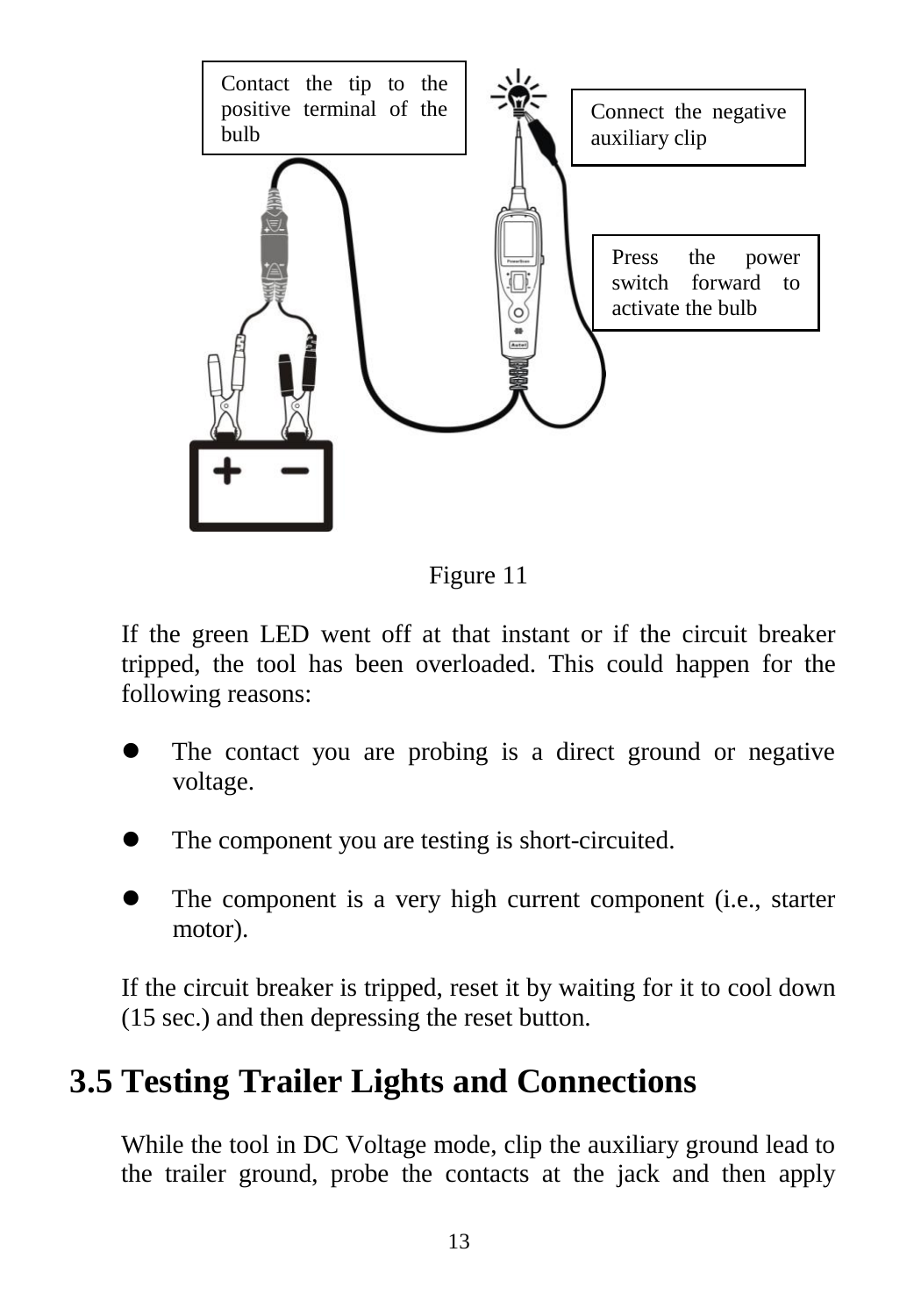voltage to the probe tip. This lets you check the function and orientation of the connector and trailer lights. (Figure 12)

If the circuit breaker tripped, that contact is likely a ground. Reset the circuit breaker by letting it cool down for 15 seconds and depressing the reset button until it clicks into place.



Figure 12

#### <span id="page-14-0"></span>**3.6 Activating Components in The Vehicle**

While the tool in DC Voltage mode, contact the probe tip to the positive terminal of the component, the green LED should light, indicating continuity to ground. While observing the green LED, quickly depress and release the power switch forward. If the green LED went out and the red LED came on, you may proceed with further activation. (Figure 13) If the green LED went off at that instant or if the circuit breaker tripped, the tool has been overloaded. This could happen for the following reasons:

- The contact you are probing is a direct ground.
- The component you are testing is short-circuited.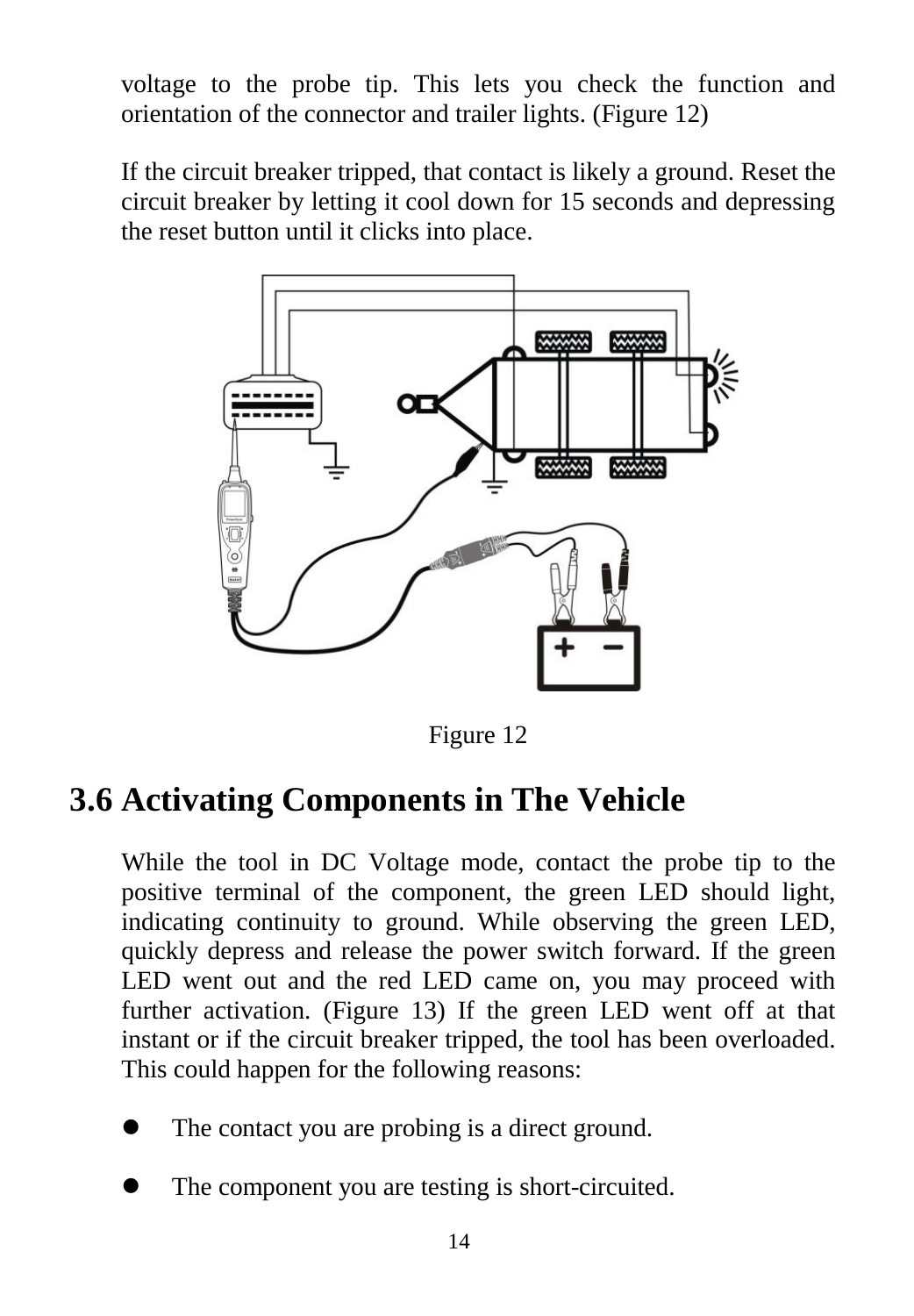

If the circuit breaker is tripped, reset it by waiting for it to cool down (15 sec.) and then depressing the reset button.

*WARNING : Haphazardly applying voltage to certain circuits can cause damage to a vehicle's electronic components. Therefore, it is strongly advised to use the vehicle manufacturer's schematic and diagnosing procedure while testing.*

*NOTE : When powering up components, you can increase the life of power switch if you first press the switch, then contact the tip to the component. The arcing will take place at the tip instead of the contacts of the switch.*



Figure 13

#### <span id="page-15-0"></span>**3.7 Activating Components w/Ground**

While the tool in DC Voltage mode, contact the probe tip to the negative terminal of the component, the red LED should light. While observing the red LED, quickly depress and release the power switch rearward. If the red LED went out and the green LED came on, you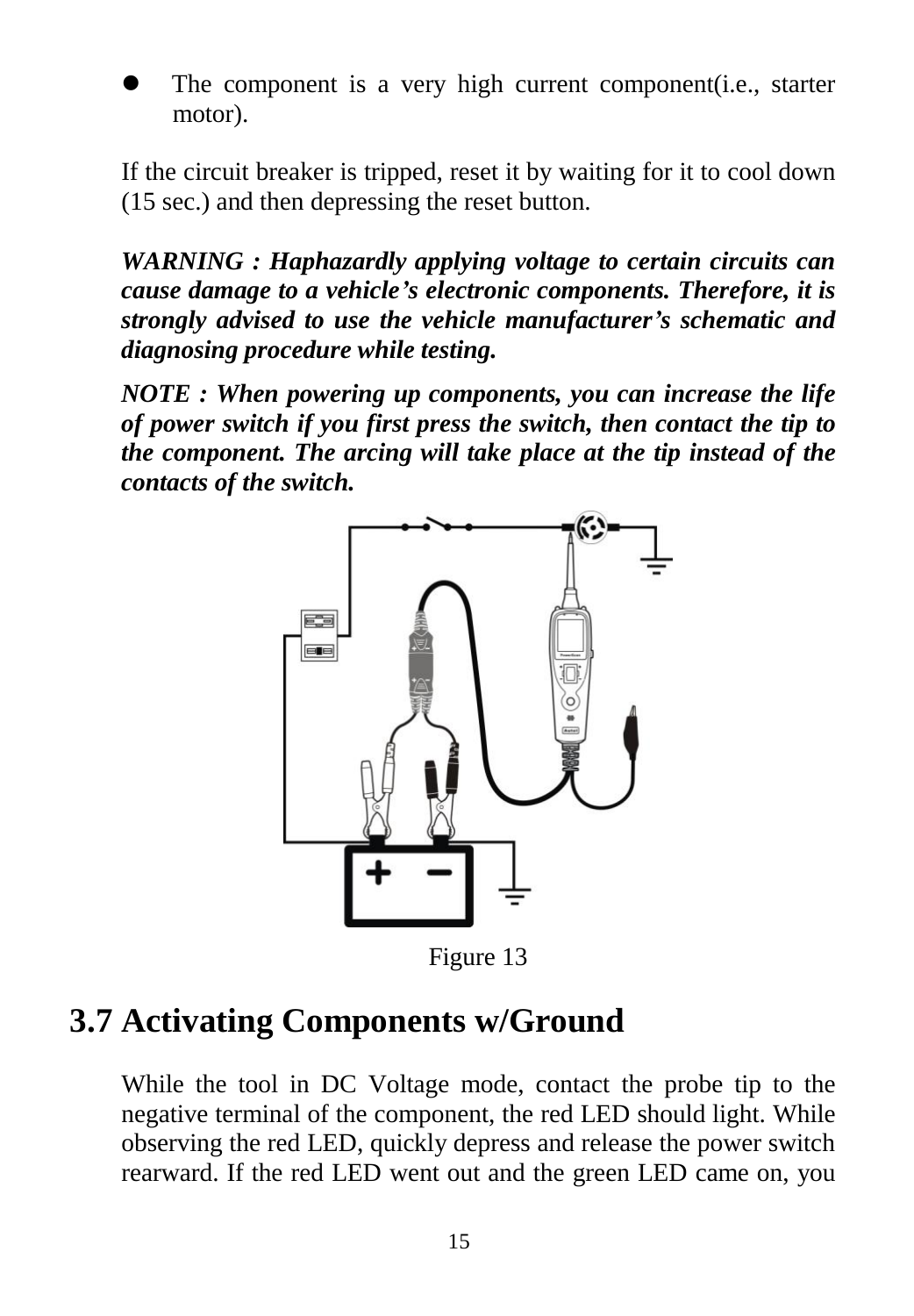may proceed with further activation. (Figure 14) If the green LED went off at that instant or if the circuit breaker tripped, the tool has been overloaded. This could happen for the following reasons:

- The contact you are probing is a direct positive voltage.
- The component you are testing is short-circuited.
- The component is a very high current component(i.e., starter motor).

If the circuit breaker is tripped, reset it by waiting for it to cool down (15 sec.) and then depressing the reset button.



Figure 14

*WARNING : With this function, if you are contacting a protected circuit, a vehicle's fuse can be blown or tripped if you apply ground to it.*

### <span id="page-16-0"></span>**3.8 Checking for Bad Ground Contacts**

Probe the suspected ground wire or contact with the probe tip.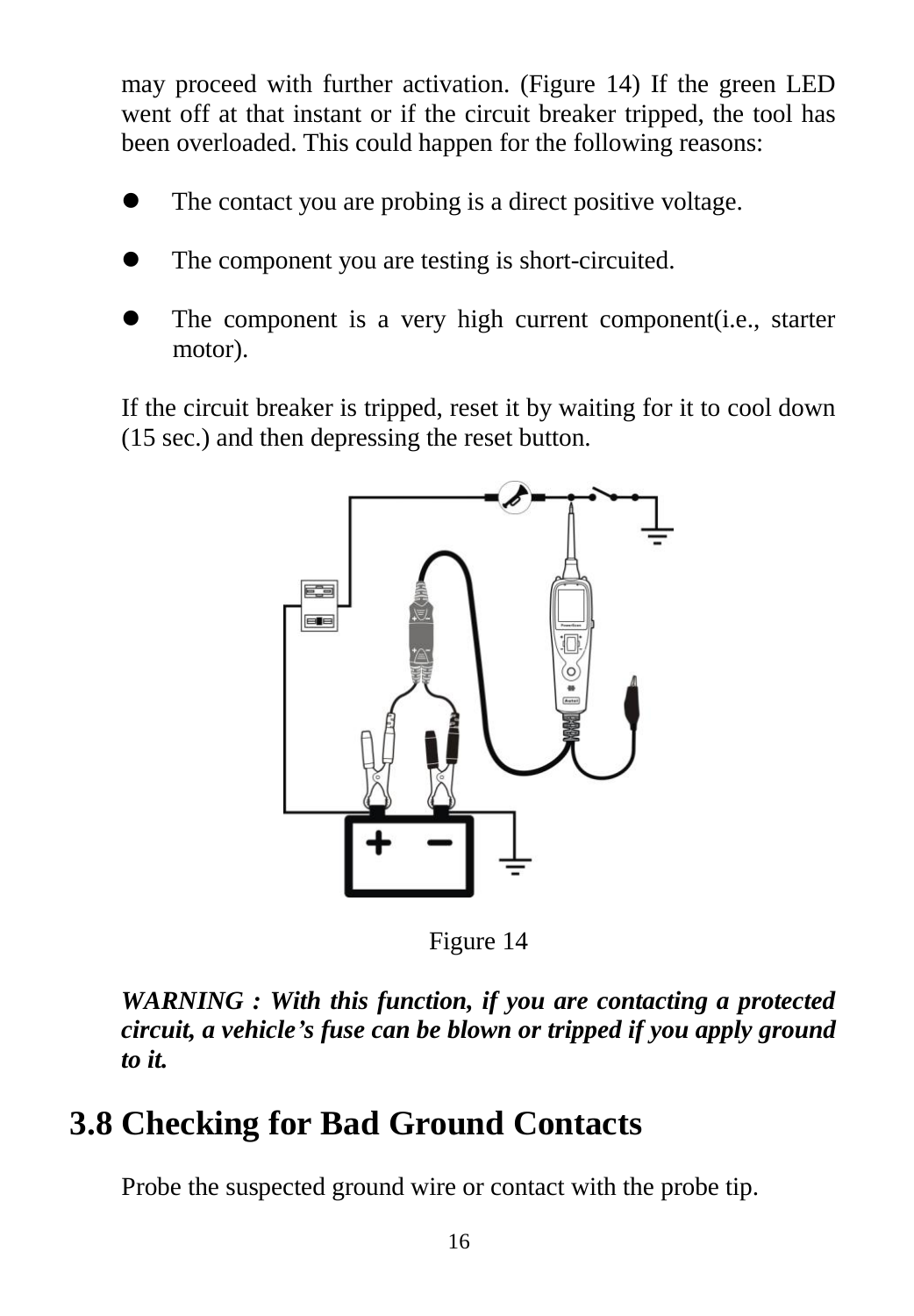Observe the green LED. Depress the power switch forward then release. If the green LED went out and the red LED came on, this is not a true ground..

If the circuit breaker tripped, this circuit is more than likely a good ground. Keep in mind that high current components such as starter motors will also trip the circuit breaker.

#### <span id="page-17-0"></span>**3.9 Following & Locating Short Circuits**

In most cases a short circuit will appear by a fuse or a fusible link blowing or an electrical protection device tripping (i.e., a circuit breaker). This is the best place to begin the search.

- Remove the blown fuse from the fuse box.
- Use the probe tip to activate and energize each of the fuse contacts. The contact which trips the circuit breaker is the shorted circuit. Take note of this wire"s identification code or color.
- Follow the wire as far as you can along the wiring harness.

Here is an example for this application.

- If you are following a short in the brake light circuit, you may know that the wire must pass through the wiring harness at the door sill. Locate the color-coded wire in the harness and expose it.
- Probe through the insulation with the probe tip, and depress the power switch forward to activate and energize the wire.
- If the circuit breaker tripped, you have verified the shorted wire. Cut the wire and energize each end with the probe tip. The wire end which trips the circuit breaker again is the shorted circuit and it will lead you to the shorted area.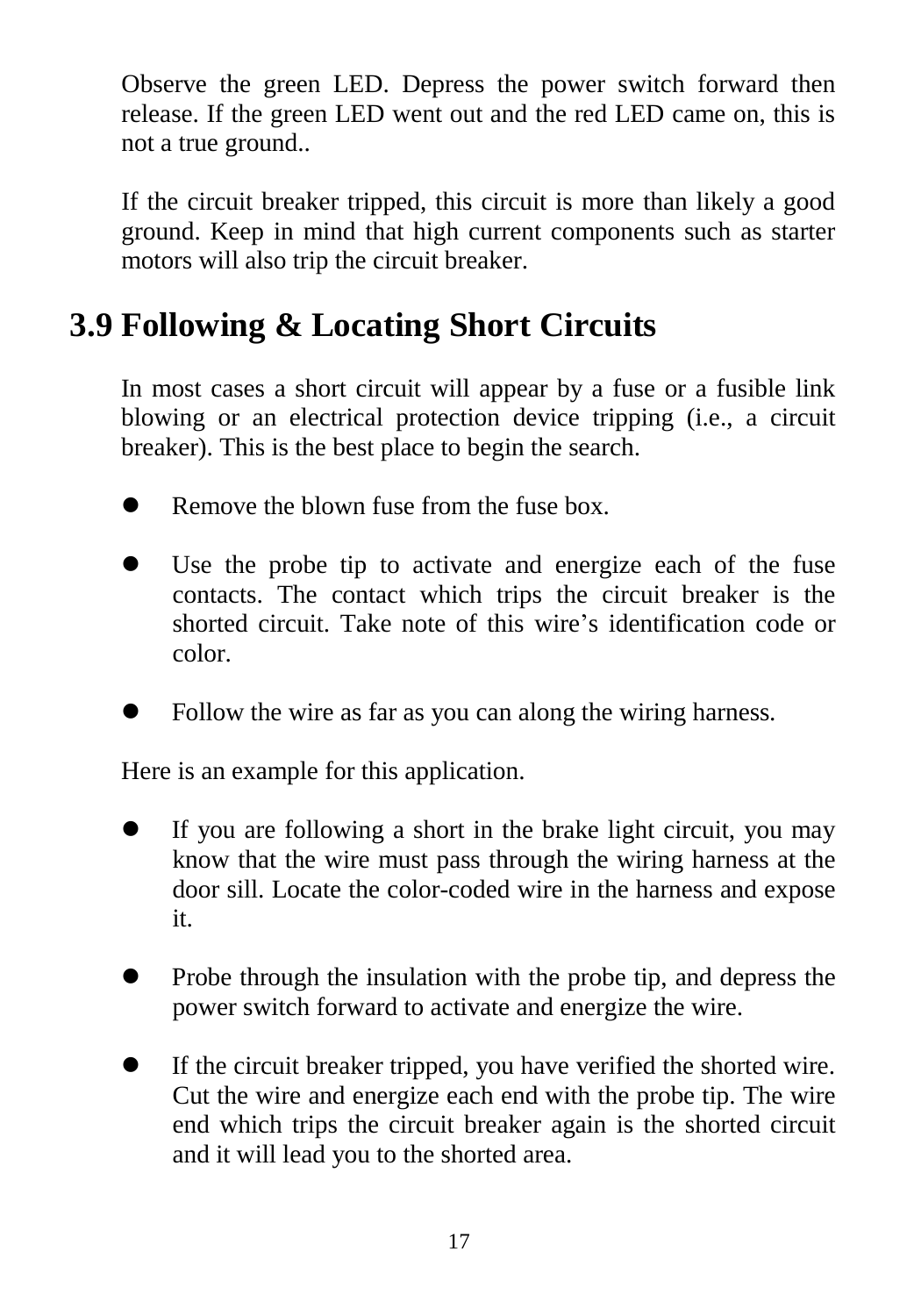Follow the wire in the shorted direction and repeat this process until the short is located.

#### <span id="page-18-0"></span>**3.10 Red/Green Polarity LED**

The Red/Green Polarity LED lights up when the probe tip voltage matches the battery voltage within  $\pm 0.8$  volts. It is added information that could be valuable to the technician.

If the circuit you are testing is not within a 0.8 volt (plus or minus) of supply voltage, you will see the voltage reading on the LCD but you will not hear a tone or see a red or green LED. This tells you either you have a voltage drop in excess of 0.8 volt from battery voltage or you are probing a circuit that has an increase of a 0.8 volt or more over battery voltage.

To determine battery voltage, simply remove the tip from the circuit and press the power switch forward. Battery voltage will then be displayed on the LCD. The difference between the battery voltage and what is read on the circuit is either voltage drop or voltage increase. This allows you to determine a voltage drop without running back to check the battery. It's just another one of time saving feature the tool has.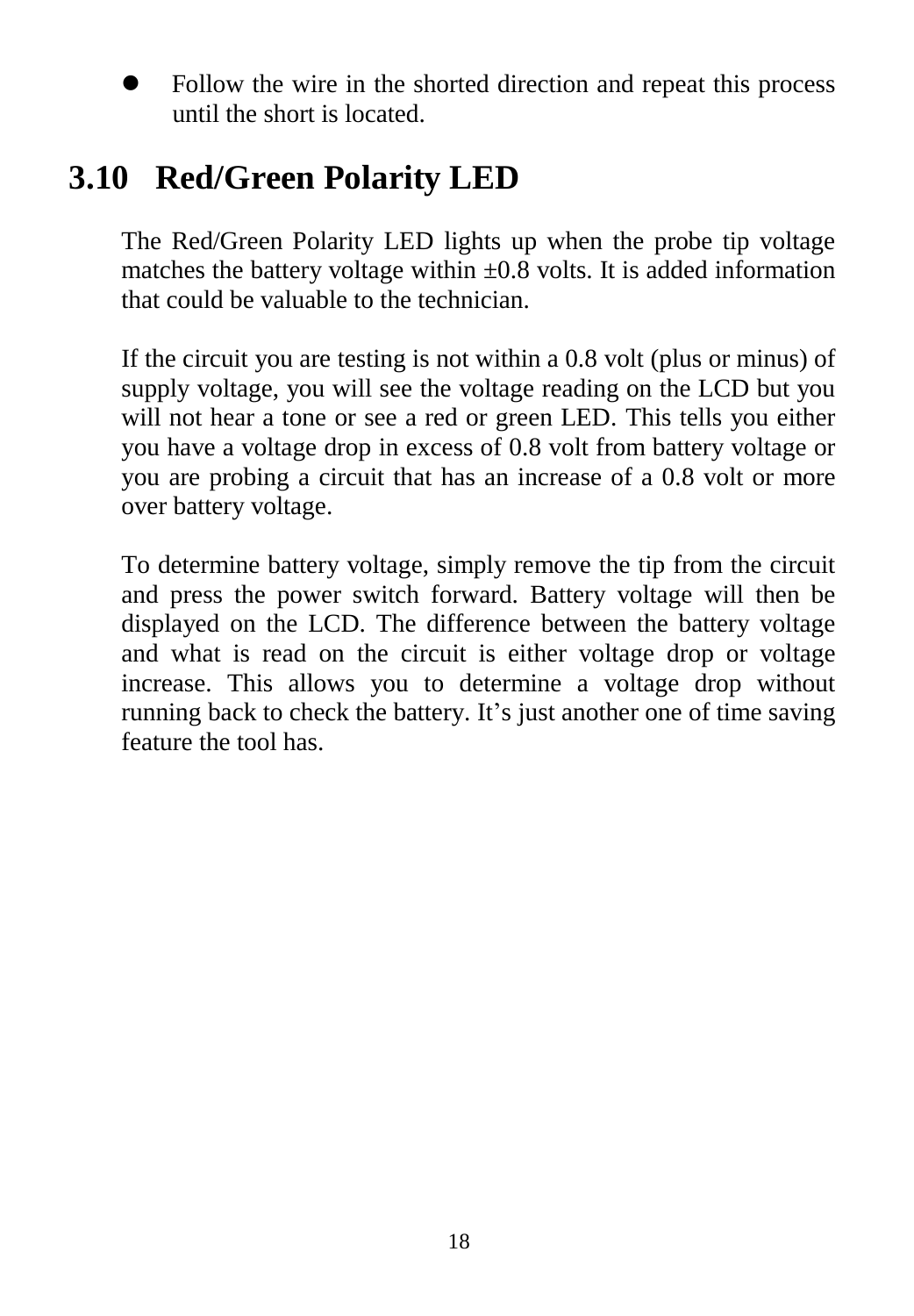### <span id="page-19-0"></span>**4. Test Tool Specifications**

DC voltage range : 0-65V +1 digit Resistance range :  $0 - 200$  K $\Omega$ Frequency response of tone pass through 0Hz to 10Khz.

#### **Circuit Breaker**

Rating current:  $1 - 10$  Amp

#### **Testing Standard**

|  | 100% | current : no trip |  |
|--|------|-------------------|--|
|--|------|-------------------|--|

- 150% current: trip in one hour
- 200% current: trip in 3-30 seconds.
- 300% current: trip in 0.5-4.0 seconds.

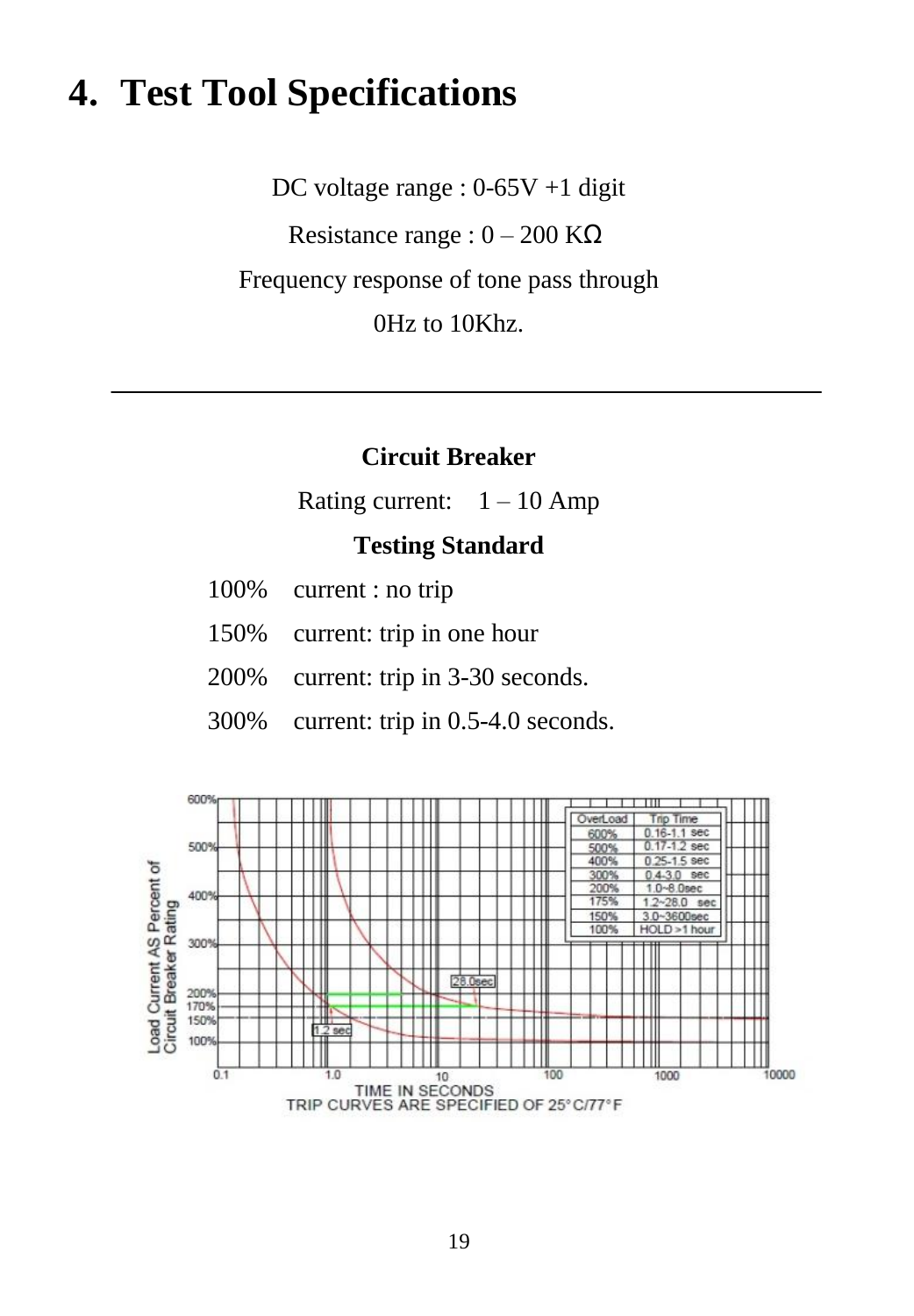# <span id="page-20-0"></span>**5. Test Tool Know-how**

#### **1) Is the PowerScan Probe Tester computer and air bag safe?**

The tool LED and LCD pull no more than 1 milliamp of current, therefore when using it as a test light or multimeter it is computer and airbag safe. However, pressing the power switch is a different story. When you press the switch forward, you are conducting full battery current to the tip of the probe. There is a nice safety feature built into the tool. Simply connect the extra ground lead to the tool and press the power switch forward until it trips the circuit breaker. This will prevent power from going to the tip but still allow you to use the tool as a multimeter. When you are away from computer components, simple press the reset button and you are ready to power up again.

#### **2) Why do I have no power at the tip when I am pressing the power switch forward but the red LED is on?**

The power switch goes through a lot. It is one of the few things that go wrong with the tool. The switch is a consumable that needs to be replaced on occasion. We have made it real simple to not only change it but also buy a new switch. The switch can be snapped out and replaced in seconds.

You can buy switches from your Autel authorized tool supplier.

The tool with the Rocker Switch slots makes it easy to replace a worn switch in the field without having to send it in for repair.

Power Switch replacement procedure:

 Remove the worn switch with a pry tool. Be careful when applying force. (Figure 15)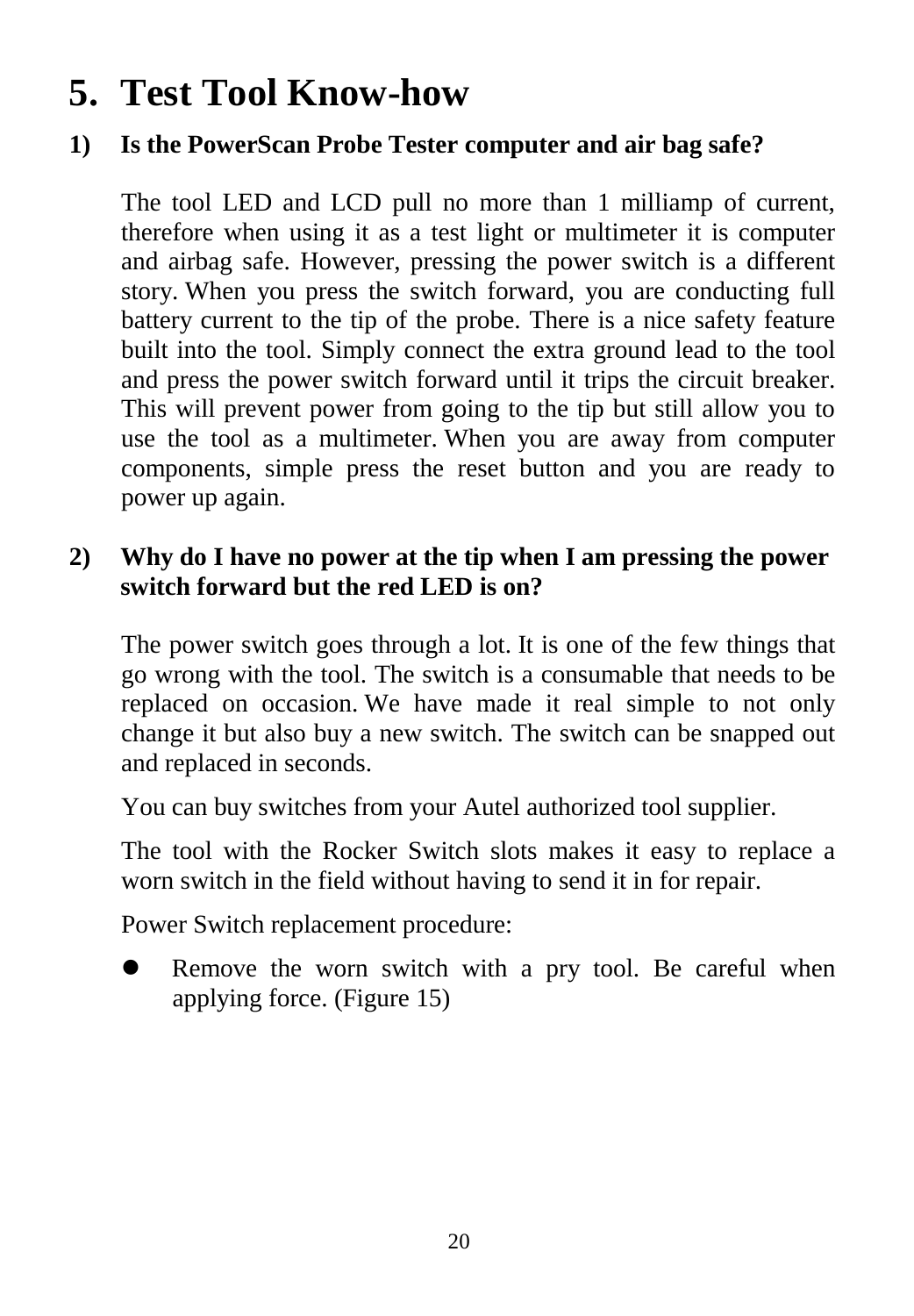



 Make sure to install the switch straight and press until flush with casing. (Figure 16)



Figure 16

It is recommended when buying you get two. This will fix your tool now and give you a spare so you won"t experience any down time in the future.